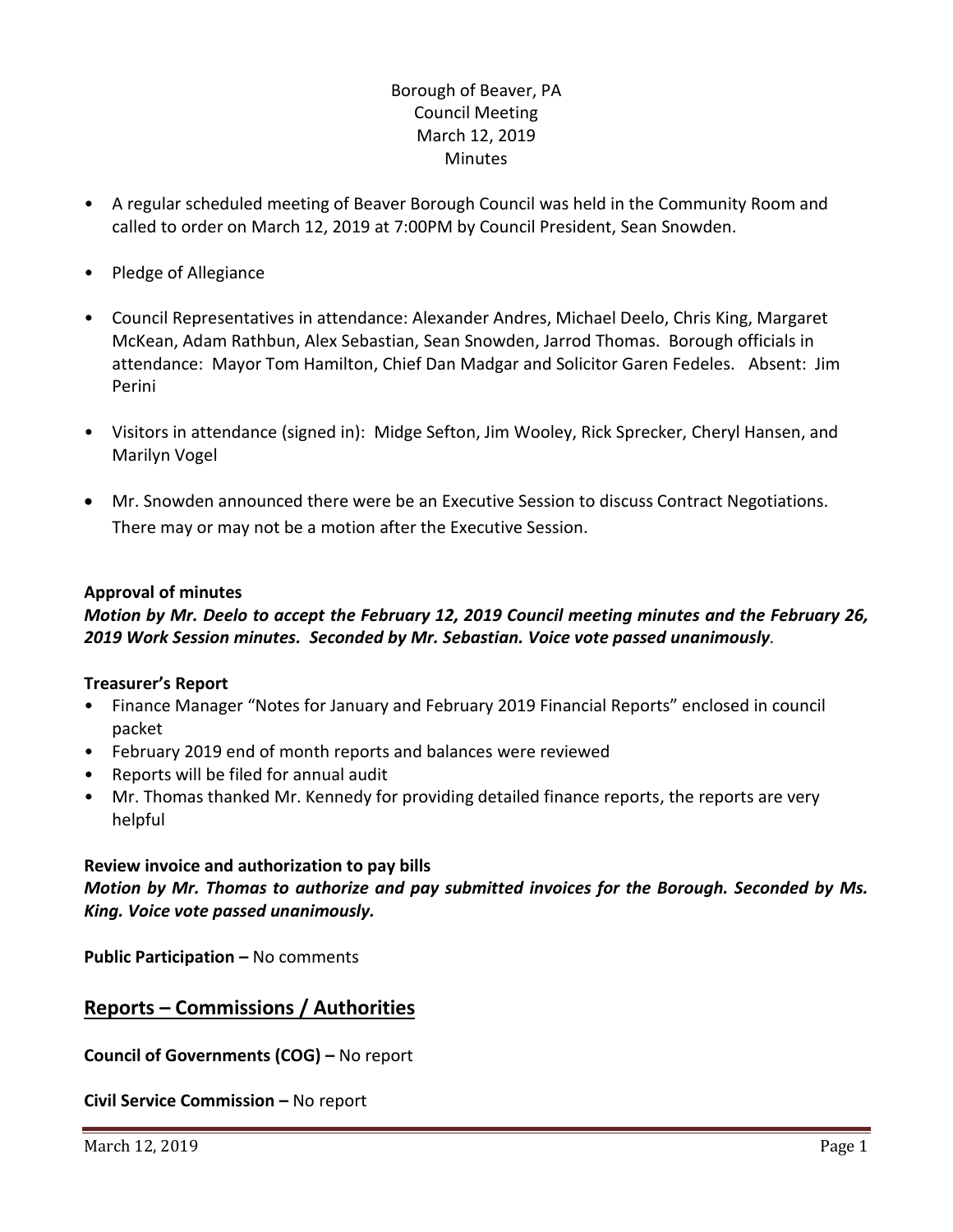## **Zoning Hearing Board (ZHB) –** No report

### **Planning Commission –**

January 21, 2019, February 18, 2019 minutes and 2018 Annual Report enclosed in council packet

#### **Tree Commission –**

- February 25, 2019 meeting minutes enclosed in council packet
- Miss King announced the April meeting will be held on April 1, 2019

#### **Code Enforcement Officer Report –** Reported by Mr. Sprecker

• February 2019 report enclosed in council packet.

### **Historic Architectural Review Board (HARB) –** No report

#### **Municipal Authority –** Reported by Mr. Deelo

- February 20, 2019 meeting minutes enclosed in council packet
- Mr. Andres asked if the cost for cameras for riverfront area (dump area, borough garage, municipal water supply, etc.) are to be split with the Municipal Authority
	- Chief Madgar confirmed that the cost is to be split with the Municipal Authority

# **Council Committee Reports**

### **Public Safety/Code Enforcement –**

 Mr. Sprecker and Mr. Sebastian requested a copy of the 2018 IPMC (International Property Maintenance Code) be purchased

#### **Finance** – No report

#### **Highway –**

- Mr. Snowden asked when information for the residents on Second Street would be provided from the Highway Department regarding paving and sidewalks.
	- $\circ$  Mr. Thomas stated that a letter is currently being drafted by Mr. Martone and will be distributed to residents soon. Once the residents have received the letters, a public meeting will be held.
- Mr. Madgar:
	- $\circ$  Mr. Martone is drafting a letter indicating if sidewalks will or will not need to be replaced
	- $\circ$  Beaver Street will be repaved soon, need to also have the curbs and sidewalks looked at. Need to have letters notifying the residents as soon as possible.
	- o Paving bid has been advertised will keep council informed in order to have a motion prepared to award the contract.

#### **General Government** –

 Mr. Deelo – Reviewed the Carnegie Mellon University Site Report regarding the RAMP (Realtime Affordable Multipollutant) Air monitor program enclosed in council packet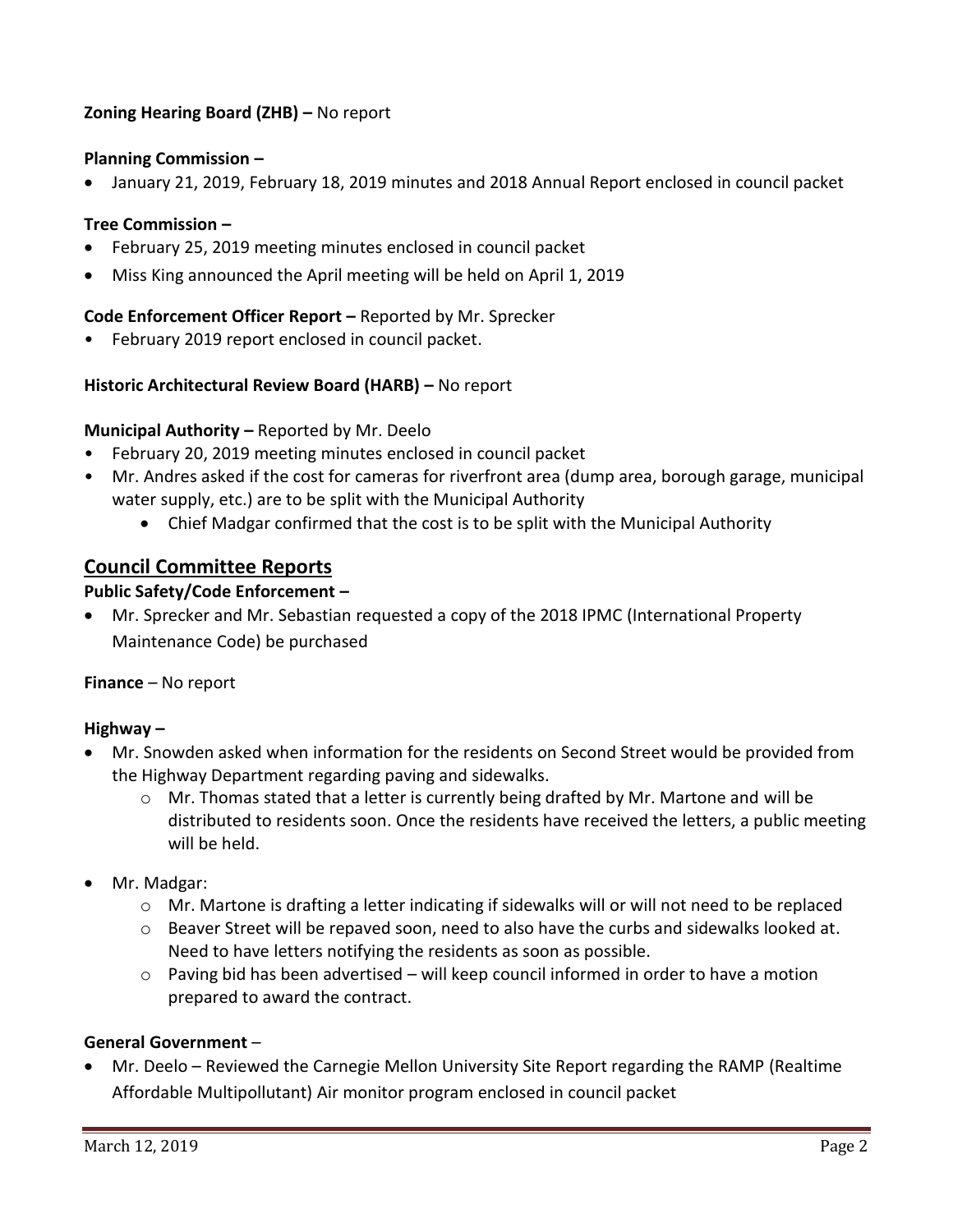Mr. Andres – Mr. Martone and the Planning Commission have reached out to be involved with the 5-year plan

## **Recreation –**

- Ms. King Family Skate Day will be held at Brady's Run Park Ice Arena on Sunday, March 17<sup>th</sup> from 2PM-4PM for Beaver Borough residents
- Mr. Thomas Asked if the Borough had any plans on an outdoor basketball court
	- o Mr. Madgar stated Ms. Carrie Rowe, Superintendent of Beaver Area School District, will be submitting a grant on behalf of the Borough and the Beaver School District. Mr. Martone is organizing the engineering drawings and cost estimates for Ms. Rowe. The deadline for the grant is April 10, 2019, council will be informed accordingly with new information.

# **Reports**

### **Manager's/Police Report –** Reported by Chief Madgar

- Access road repairs are estimated to cost \$50,000 with the guardrail system added. The repairs are estimated to begin in mid-summer and take up to two weeks. Updates to follow.
- Over the past two months, 483 rental properties have been registered, 53 of them have been inspected.
- Curbs and sidewalk payments are coming in. Four residents have paid, total of \$5,800. \$130,000 is still due prior to the August deadline to receive the 5% discount.
- 2018 Audit was completed, no major issues were reported.
- Mr. Thomas discussed the option of removing the parking meters in town.
	- Benefits and consequences of removing parking meters were discussed amongst council

#### **President's Report –** Reported by Sean Snowden

- The ceiling tile in the borough building is being replaced.
- Mr. Snowden thanked the road crew for keeping the streets clean in town
	- $\circ$  Chief Madgar stated street maintenance will begin March 25, 2019. Reminder slips will be put on vehicles until then.
	- o Mr. Snowden asked that this information be put on all social media.

#### **Mayor Hamilton – No report**

#### **Fire Department** – No report

- Mr. Thomas questioned the Fire department's telephone bill of \$357.00
	- $\circ$  Chief Madgar explained that the bill is prorated for the internet, phone system and cable.

#### **Emergency Management Coordinator - No report**

# **Borough Engineer and Borough Municipal Authority Engineer –**

February 2019 Borough Engineer monthly report enclosed in council packet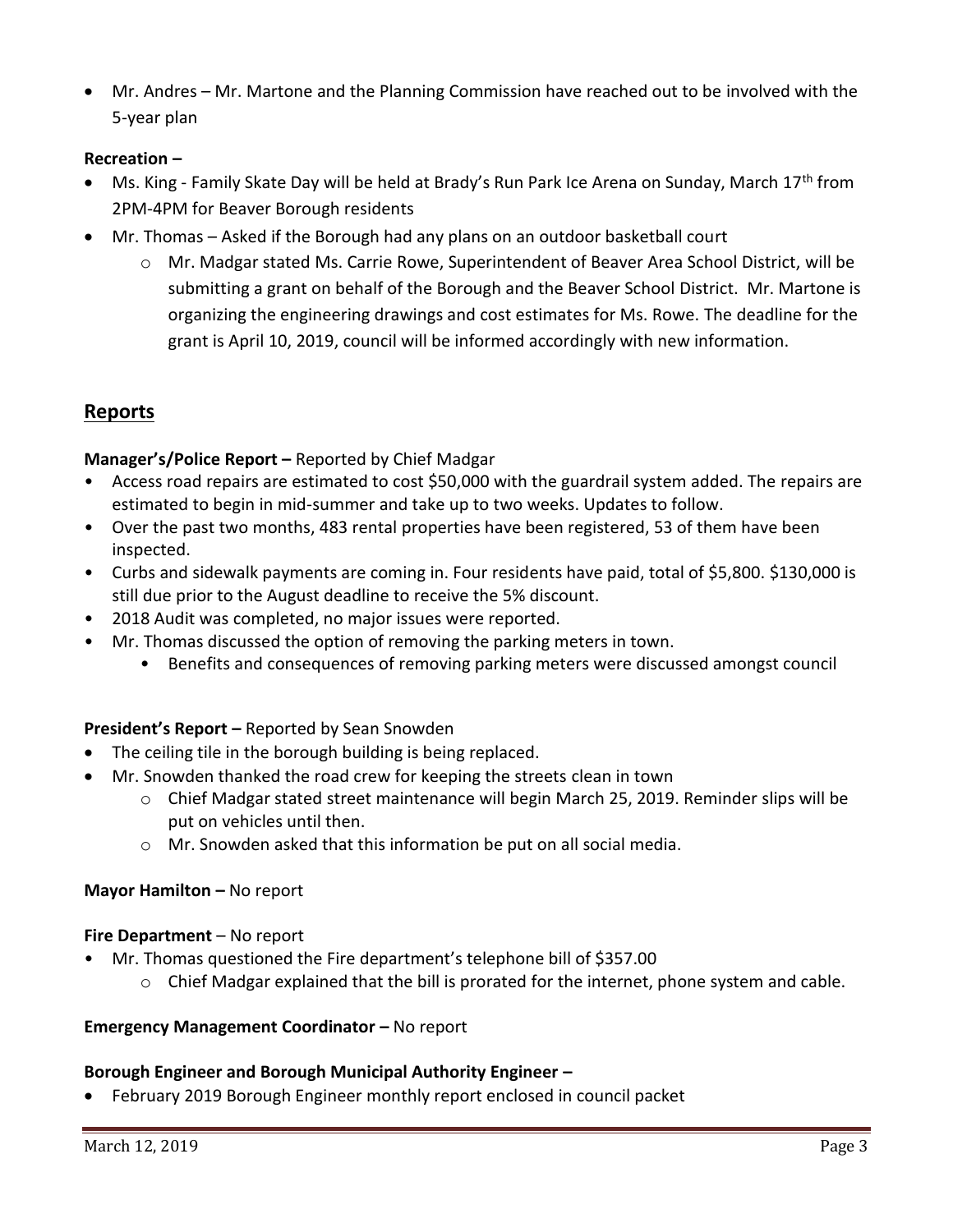Mr. Deelo mentioned storm sewage system concerns. There are considerable issues and it is unclear if the Borough or Municipal Authority is responsible to take care of them.

**Solicitor Report –** No report

# **Old Business**

**Motion – Approve payment to Jet Jack, Inc. for the Beaver Borough 2018 Curb and Sidewalk Replacement Project**

*Motion by Mr. Thomas, per the recommendation letter from our Borough Engineer dated February 25, 2019, I move that Beaver Borough Council approve the attached invoice, Application #2 in the amount of \$135,979.20, to Jet Jack, Inc. for the Beaver Borough 2018 Curb and Sidewalk Replacement Project. Seconded by Mr. Rathbun. Voice vote passed unanimously.* 

**Motion – Approve payment to Jet Jack, Inc. for the Beaver Borough 2018 Curb and Sidewalk Replacement Project – Extra Items**

*Motion by Mr. Thomas, per the recommendation letter from our Borough Engineer dated March 4, 2019, I move that Beaver Borough Council approve the attached invoice, Jet 18-29 for extra items 1, 2 and 3 in the amount of \$13,983.00, with the provision that Columbia Gas reimburse Beaver Borough in the amount of \$1,760.00 for reimbursement of item 3. Payable to Jet Jack, Inc. for the Beaver Borough 2018 Curb and Sidewalk Replacement Project. Seconded by Ms. McKean. Voice vote passed unanimously.* 

#### **Motion – Ordinance amending Chapter 27 relating to Beaver Borough Zoning**

*Motion by Mr. Thomas, I move that Beaver Borough Council approve the attached ordinance amending Chapter 27-202 of the Borough of Beaver Zoning Ordinance, to include new definitions relating to Medical Marijuana Dispensaries and Medical Marijuana Growers/Processors, consistent with the Pennsylvania Medical Marijuana Act; amending 27-903 of the Zoning Ordinance to add dispensaries for medical marijuana as a conditional use within the Gateway Commercial West District; and adding 27-1515(A) to the Zoning Ordinance to establish standards and criteria for medical marijuana facilities. Seconded by Ms. King. Voice vote passed unanimously.* 

## **New Business**

#### **Motion – Beaver Area Chamber of Commerce Wine Festival**

*Motion by Ms. King that Beaver Borough Council approve the request from the Beaver Area Chamber of Commerce for the organization to host the 5th annual Wine Festival in the Boroughs Business District on September 14, 2019. The event is to be coordinated through the Borough Manager who will involve the Police Department as needed. Seconded by Mr. Andres. Voice vote passed unanimously.*

8:21PM Entered into Executive Session to discuss Contract negations